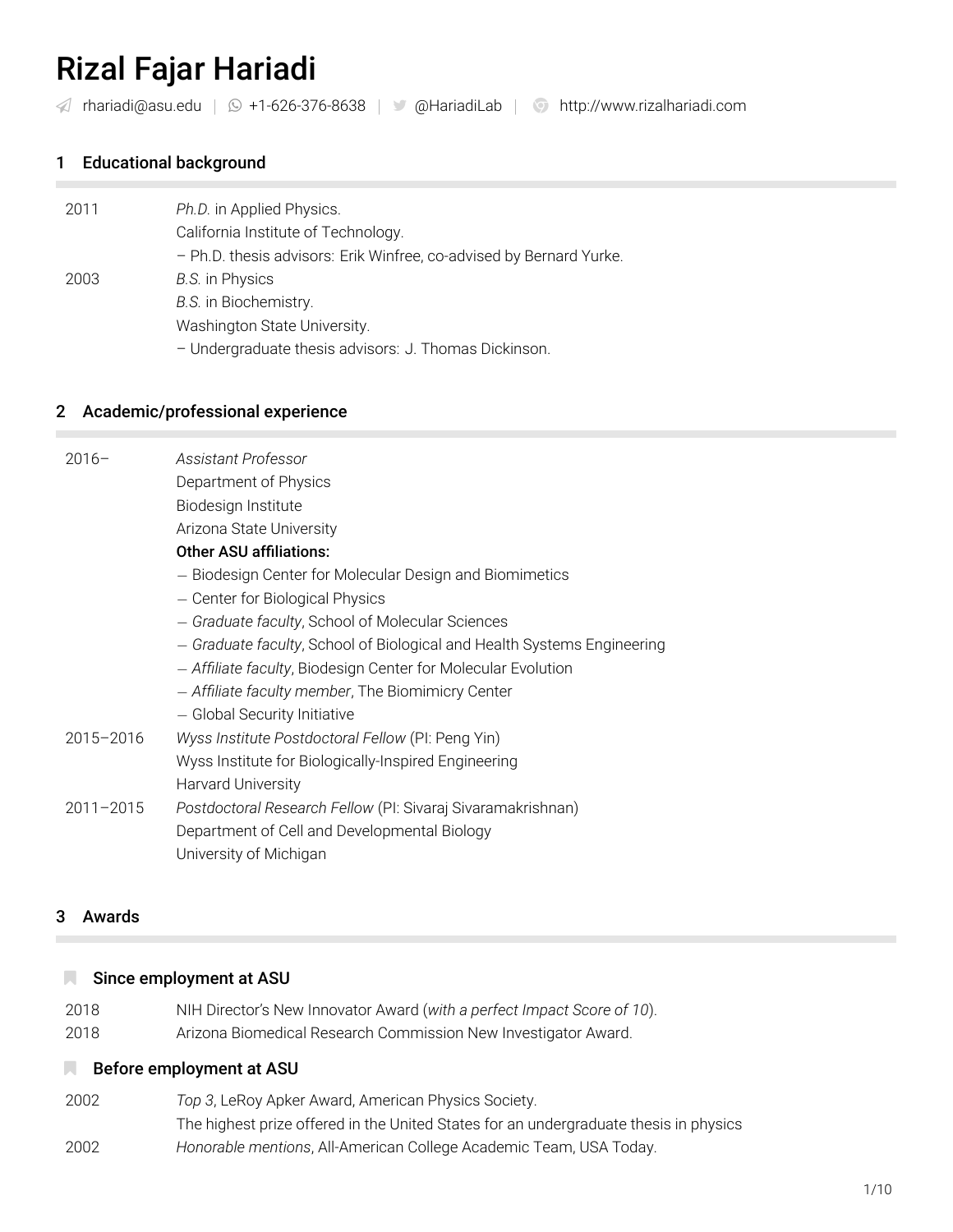### 4 Publications

*Total: 25 publications including 3 in preparation.*

#### Since employment at ASU

*– Summary: 8 publications including 3 in preparation.*

*–ASU mentees are underlined.*

- *In preparation* F. Djutanta, R. Kha, B. Yurke, and R. F. Hariadi, "Producing cell-like structures from oil films residing on ocean water by raindrop impact ".
- *In preparation* R. M. Shetty, S. Brady, E. Le, F. Djutanta, P. W. K. Rothemund, R. F. Hariadi*∗* , and A. Gopinath*∗* , "Facile, cleanroom–free fabrication of single molecule nanoarrays". *∗authors supervised equally*.
- *In preparation* , B. Horne*∗* , F. Djutanta, D. Showkeir, and R. F. Hariadi, "Low-cost LEGO-based sucrose gradient mixer for purification of DNA-origami nanostructures". *∗authors contributed equally*.
- *2019* L. Green, H. K. K. Subramanian, V. Mardanlou, J. Kim, R. F. Hariadi, and E. Franco, "Autonomous dynamic control of DNA nanostructure self-assembly", Nature Chemistry, 11, 510-520
- *2019* I. Sgouralis, S. Madaan, F. Djutanta, R. Kha, R. F. Hariadi, and S. Pressé, "A Bayesian Nonparametric Approach to Single Molecule FRET", J. Phys Chem B., 123(3), 675-688.
- 2016 V. Mardanlou, L.N. Green, Hari K. K. Subramanian, R. F. Hariadi, J. Kim, and E. Franco, "A coarse-grained model of DNA nanotube population growth", International Conference on DNA-Based Computers, 135-147.
- 2016 **R. F. Hariadi**\*, A. Appukutty\*, and S. Sivaramakrishnan, "Engineering circular gliding of actin filaments along myosin-patterned DNA nanotube rings to study long-term actin-myosin behaviors". **ACS Nano**, 10(9), 8281–8288. *<sup>∗</sup>authors contributed equally*.
- 2016 R. F. Sommese, R. F. Hariadi, M. J.Tyska, M. A. Titus, S. Sivaramakrishnan, "Precise patterning proteins on DNA nanostructures using a GFP-Nanobody". Protein Science, 25(11), 2089-2094.

#### **Before employment at ASU**

*– Summary: 17 publications.*

- 2015 R. F. Hariadi, E. Winfree, and B. Yurke, "Determining hydrodynamic forces in bursting bubbles using DNA nanotube mechanics", PNAS, 2015, 112, E6086–E6095.
- 2015 V. Verma, L. Mallik, R. F. Hariadi, S. Sivaramakrishnan, G. Skiniotis, A. P. Joglekar, "Maximizing protein hybridization efficiency on multisite DNA origami scaffolds using protein dimerization", PLoS One, 2015 10(9): e0137125.
- 2015 R. F. Hariadi\*, R. F. Sommesse\*, A. Adhikari, R. Taylor, S. Sutton, J. Spudich, and S. Sivaramakrishnan, "Mechanical coordination in motor ensembles revealed using engineered artificial myosin filaments", Nature Nanotechnology, 2015, 10, 696–700. *<sup>∗</sup>authors contributed equally*.
- 2015 R. F. Hariadi, R. F. Sommesse, and S. Sivaramakrishnan, "Tuning myosin-driven transport on cellular actin networks", eLIFE, 2015, 4, e05472.
- 2015 Y. H. Tee, T. Shemesh, V. Thiagarajan, R. F. Hariadi, K. L. Anderson, C. Page, N. Volkmann, D. Hanein, S. Sivaramakrishnan, M. Kozlov, and A. Bershadsky, "Cellular chirality arising from the self-organization of the actin cytoskeleton", Nature Cell Biology, 2015, 4(17), 445–457.
- 2015 R. F. Hariadi, B. Yurke, and E. Winfree, "Thermodynamics and kinetics of DNA nanotube polymerization from singlefilament meArizona State Universityrements". Chemical Science, 2015, 6, 2252-2267.
- 2014 R. F. Hariadi, M. Cale, and S. Sivaramakrishnan, "Myosin lever arm directs the emergence of collective movement patterns", PNAS, 2014, 1111, 4091-4096.

*–*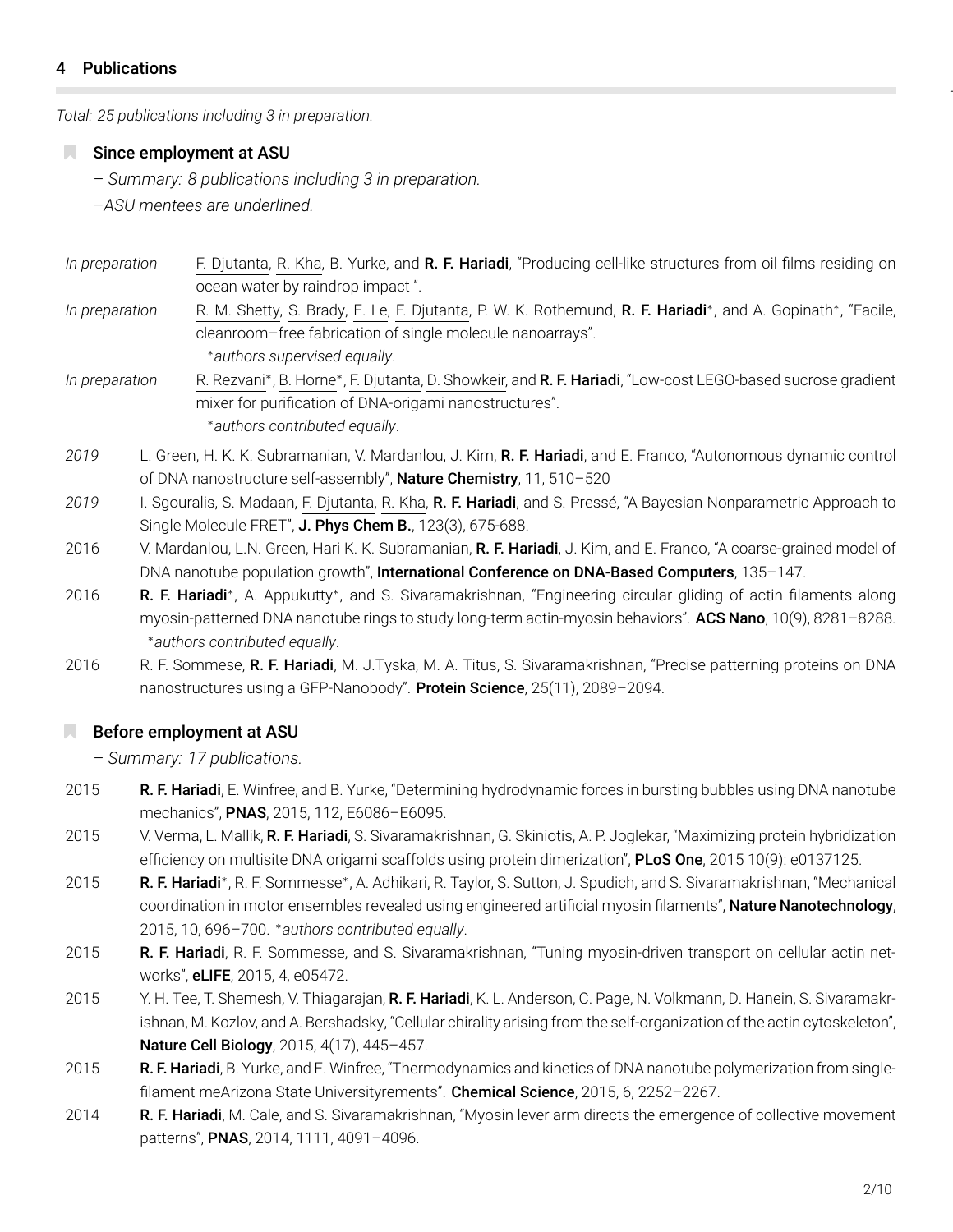- 2013 D. Y. Zhang\*, **R. F. Hariadi**\*, H. M. T. Choi, and E. Winfree. "Integrating DNA strand displacement circuitry with DNA tile self-assembly", Nature Communications, 2013, 4, 1965. *∗ authors contributed equally*.
- 2012 C. G. Evans, R. F. Hariadi, and E. Winfree, "Direct atomic force microscopy observation of DNA tile crystal growth at the single-molecule level", JACS, 2012, 134, 10485-10492.
- 2010 R. F. Hariadi and B. Yurke, "Extensional-flow-induced scission of DNA nanotubes in laminar flow", Physical Review E, 2010, 82, 046307.
- 2008 P. Yin, R. F. Hariadi, S. Sahu, H. M. T. Choi, S. H. Park, T. H. LaBean, and J. H. Reif, "Programming DNA tube circumference", Science, 2008, 321, 824–826.
- 2007 K. Fujibayashi, R. F. Hariadi, S. H. Park, E. Winfree, and S. Murata, "Toward reliable algorithmic self-assembly of DNA tiles: a fixed-width cellular automaton pattern", Nano Letters, 2008, 8, 1791-1797.
- 2002 R. F. Hariadi, S. C. Langford, and J.T. Dickinson, "Controlling nanometer-scale crystal growth on a model biomaterial with a scanning force microscope", Langmuir, 2002, 18, Issue 21, 7773–7776.
- 2000 J. T. Dickinson, R. F. Hariadi, and S. C. Langford, "Mechanical detachment of nanometer particles strongly adhering to a substrate: an application of corrosive tribology", Journal of Adhesion, 74, 373–390.
- 1999 J. T. Dickinson, R. F. Hariadi, and S. C. Langford, "Nanometer scale investigations of chemical mechanical polishing mechanisms using scanning force microscopy," Ceramics Transactions, 102, 213-232.
- 1999 J.T. Dickinson, R. F. Hariadi, L. Scudiero, and S. C. Langford, "A scanning force microscope study of detachment of nanometer-sized particles from glass surfaces", Tribology Letters, 7, 113-119.
- 1999 R. F. Hariadi, S. C. Langford, and J.T. Dickinson, "Scanning force microscope observations of particle detachment from substrates: The role of water vapor in tribological debonding", Journal of Applied Physics, 1999, 86, 4885-489.

# 5 Patent applications and Invention Disclosures

## Since employment at ASU

2020 "Transmembrane nanosensor arrays for rapid, ultra-sensitive and specific digital quantification of internal micro-RNA content of intact exosomes." *Co-inventors*: Hao Yan, Swarup Dey (Arizona State University). U.S. provisional US patent application number 62/977,454, *filed on 02/17/2020*. 2017 "Modular, self-assembled, single nucleic acid and protein arrays for sensitive and non-Poisson digital diagnostics." *Co-inventors*: Rishabh Shetty (Arizona State University), Ashwin Gopinath (MIT), Paul Rothemund (California Institute of Technology). U.S. Provisional Patent Application No. 62/593,687, *filed on 12/01/2017*. Converted to a full application on *on 11/30/2018*. 2017 "Treatments using aggregation of target particles". *Co-inventor*: Carter Swanson (formerly at University of Michigan, now at Sigma). AzTE Invention ID: D17-130. AzTE Technology ID: M17-161L.

## **Before employment at ASU**

2008 "DNA structures self-assembled from single stranded DNA tiles: Chains, ribbons, and tubes", *Co-inventors*: Peng Yin, Rizal F. Hariadi (California Institute of Technology), Sudheer Sahu, Thomas H. LaBean, and John H. Reif (Duke University). U.S. Provisional patent, *filed on March 24th, 2008*.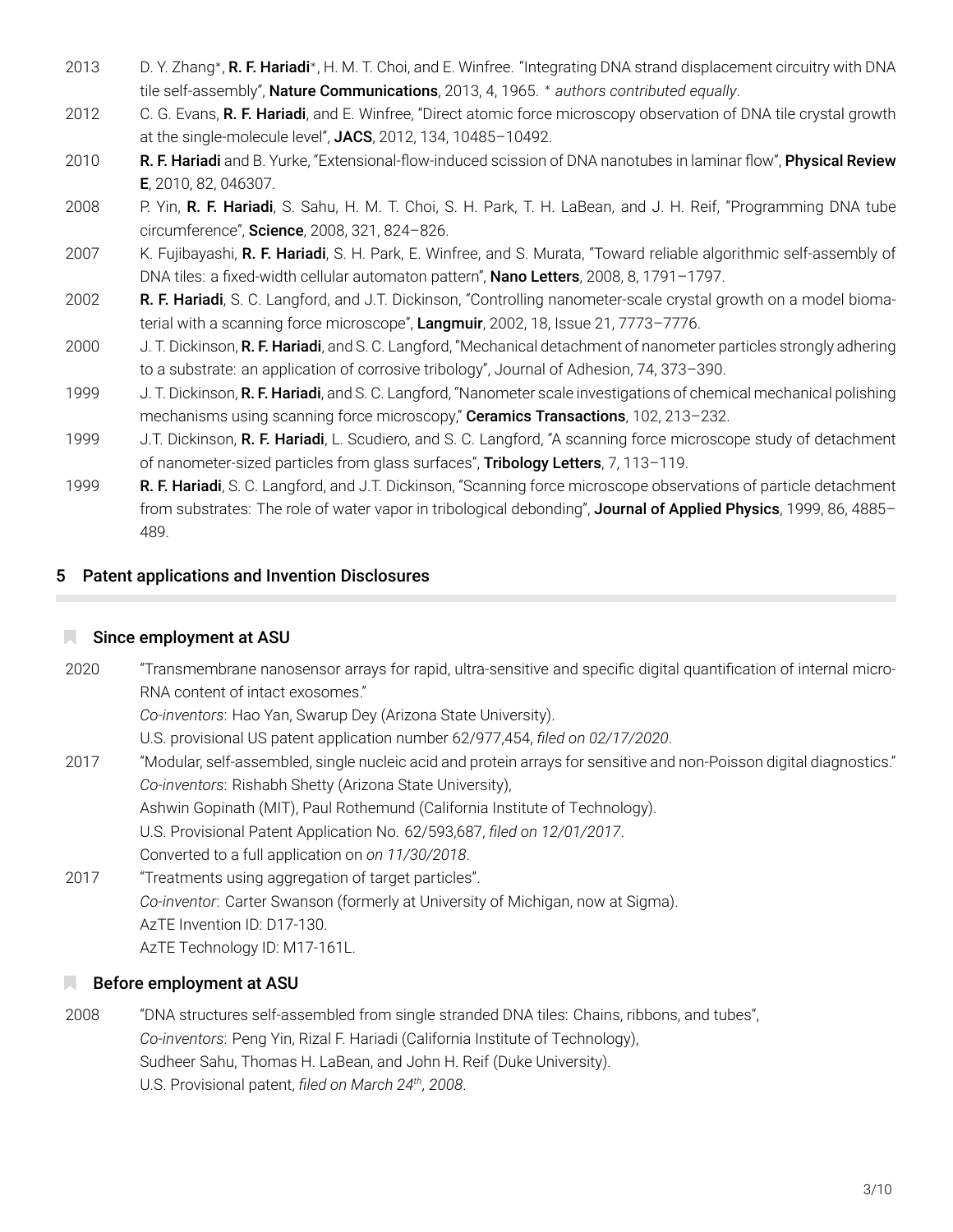# **N** Since employment at ASU

#### **N** Outside ASU

| Upcoming      | Foundations Of Nanoscience: Self-assembled Architectures<br>Virtual conference due to COVID-19 outbreak) |
|---------------|----------------------------------------------------------------------------------------------------------|
|               | And Devices (FNANO20), Utah.                                                                             |
| 01/19-24/2020 | GRC: Origins of Life, Galveston, TX.                                                                     |
| 05/22/2019    | North Carolina State University, Department of Physics.                                                  |
| 05/19-22/2019 | Nature conference on Engineering Biology for Medicine.                                                   |
| 09/11/2018    | University of Notre Dame, Department of Aerospace and Mechanical Engineering.                            |
| 05/05/2018    | 2018 BioPhest, University of Arizona                                                                     |
| 12/05/2017    | Massachusetts Institute of Technology, Modern Optics and Spectroscopy seminar.                           |
| 04/10/2017    | 2017 Foundation of Nanoscience (FNANO), Snowbird, Utah.                                                  |
| $\Box$ At ASU |                                                                                                          |
| 01/18/2019    | 2019 Regional Academic Collaboration Conference (ReACT) on Bio Security                                  |
| 11/06/2018    | Chalk talk at Center for Biological Physics.                                                             |

- 02/05/2018 Chalk talk at Biodesign Institute.
- 03/31/2017 School of Biological and Health Systems Engineering.
- 02/02/2017 Department of Physics.

## **Before employment at ASU**

*– 01/2013–06/2016.*

| 02/25/2016 | Department of Mechanical Engineering, Johns Hopkins University.                                        |
|------------|--------------------------------------------------------------------------------------------------------|
| 01/21/2016 | Department of Physics, Washington University.                                                          |
| 01/14/2016 | Department of Physiology and Biophysics, University of Washington.                                     |
| 12/16/2015 | Department of Physics, Arizona State University.                                                       |
| 12/13/2015 | 2015 American Society for Cell Biology (ASCB) Annual Meeting, San Diego.                               |
| 12/03/2015 | Department of Physics and Brandeis Materials Research Science and Engineering Center, Brandeis.        |
| 08/18/2015 | DNA21 Conference-21 <sup>st</sup> International Conference on DNA Computing and Molecular Programming, |
|            | Cambridge, MA.                                                                                         |
| 12/10/2014 | 2014 ASCB Annual Meeting, Philadelphia.                                                                |
| 04/17/2014 | 2014 Foundation of Nanoscience, Snowbird, Utah.                                                        |
| 08/07/2013 | Mechanobiology Institute, National University of Singapore.                                            |
| 08/05/2013 | Munich DNA Node, München, Germany.                                                                     |
| 08/05/2013 | Department of Physics, Ludwig-Maximilians-Universität, München, Germany.                               |

## 7 Posters

# **N** Since employment at ASU

| [Upcoming]    | (Virtual conference due to COVID-19 outbreak) Foundations Of Nanoscience: Self-assembled Architectures    |
|---------------|-----------------------------------------------------------------------------------------------------------|
|               | And Devices (FNANO20), Utah.                                                                              |
| 05/18-20/2010 | (Virtual conference due to COVID-19 outbreak) System Chemistry 2020 - Life-like emergent behavior in com- |
|               | plex molecules and ensembles                                                                              |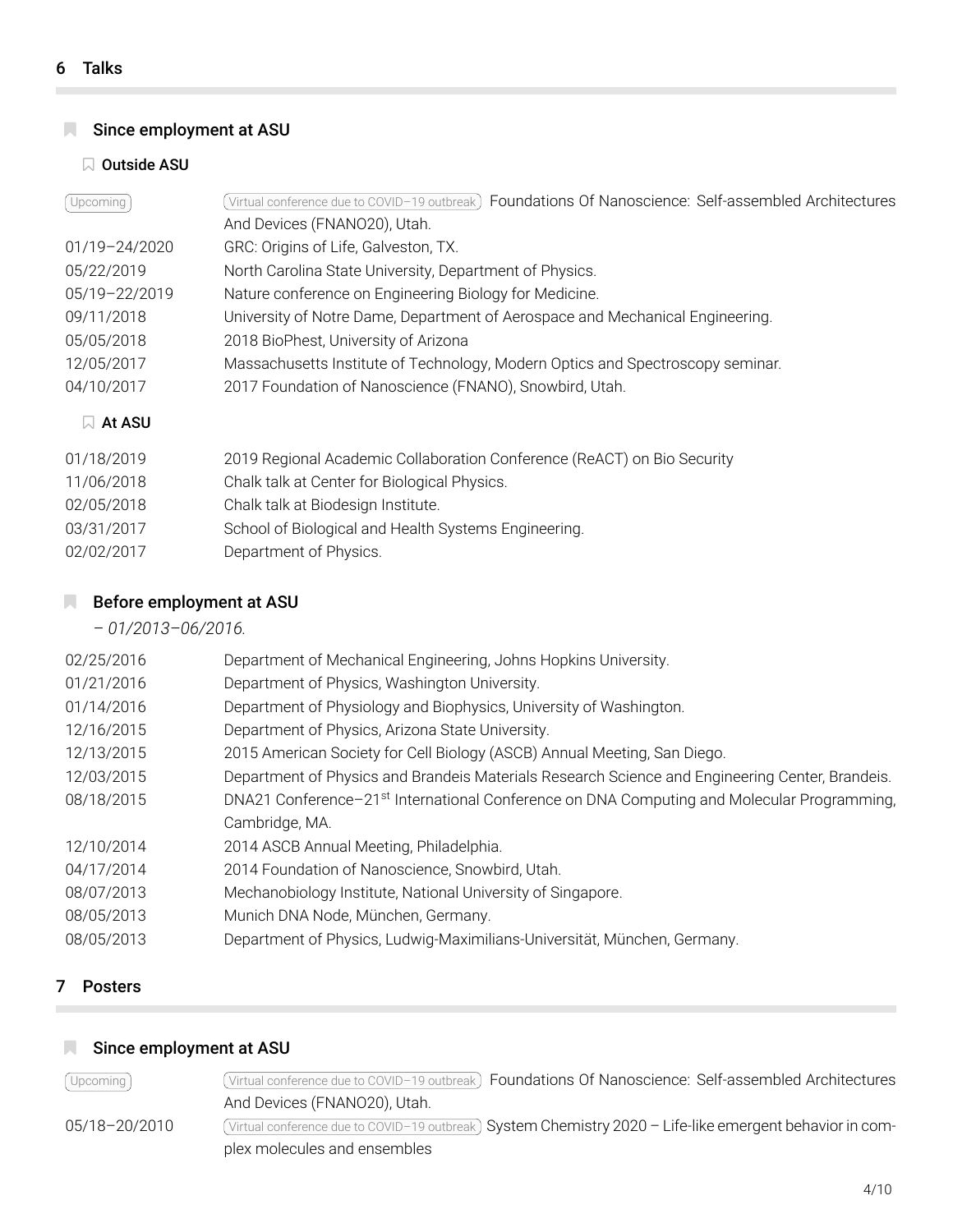| 02/26/2020    | 5 <sup>th</sup> Annual ABRC-Flinn Research Conference, Phoenix AZ.                                        |
|---------------|-----------------------------------------------------------------------------------------------------------|
| 02/13-16/2020 | AAAS Annual Meeting, Seattle WA.                                                                          |
| 01/19-24/2020 | GRC: Origins of Life, Galveston, TX.                                                                      |
| 03/30/2019    | Biophest, Arizona State University.                                                                       |
| 03/22/2019    | FUSION 2019, Biodesign Retreat, Arizona State University.                                                 |
| 10/08/2018    | Statistical Physics in Biology: A workshop in honor of Ken Dill, Arizona State University.                |
| 05/05/2018    | Biophest, University of Arizona.                                                                          |
| 04/13/2018    | FUSION 2018, Biodesign Retreat, Arizona State University.                                                 |
| 09/25/2017    | DNA23-23 <sup>rd</sup> International Conference on DNA Computing and Molecular Programming, University of |
|               | Texas, Austin, TX.                                                                                        |
| 04/22/2017    | Biophest, Department of Physics, Arizona State University.                                                |
| 04/07/2017    | FUSION 2017, Biodesign Retreat, Arizona State University.                                                 |
| 03/03/2017    | 2017 Arizona Imaging and Microanalysis Society Conference, Arizona State University.                      |
| 02/11-15/2017 | 61 <sup>st</sup> Annual Meeting, Biophysical Society.                                                     |
|               |                                                                                                           |

# 8 Active collaborators (*alphabetical order*)

| Ashwin Gopinath          | Massachusetts Institute of Technology. |
|--------------------------|----------------------------------------|
| Jeremy Mills             | Arizona State University.              |
| Manu Prakash             | Stanford University.                   |
| Steve Pressé             | Arizona State University.              |
| Paul W. K. Rothemund     | California Institute of Technology.    |
| Sivaraj Sivaramakrishnan | University of Minnesota                |
| Petr Šulc                | Arizona State University.              |
| Wade Van Horn            | Arizona State University.              |
| Hao Yan                  | Arizona State University.              |
| <b>Bernard Yurke</b>     | Boise State University.                |
|                          |                                        |

# 9 Mentorship

# Since employment at ASU Postdocs ♂ Daisuke Inoue . . . . . . . . . . . . . . . . . . . . . . . . . . . . . . . . . . . . . . . . . . . . . . . . . . . . . . . . . . . 10/2018 –04/2019 *−* now an Assistant Professor in the Department of Human Science at Kyushu University, Japan. ♂ Tunjung Mahatmanto . . . . . . . . . . . . . . . . . . . . . . . . . . . . . . . . . . . . . . . . . . . . . . . . . . . . . 11/2016–6/2018 *−* now a Lecturer at Universitas Brawijaya, Indonesia. Visiting postdoc ♂ Adi Wibowo . . . . . . . . . . . . . . . . . . . . . . . . . . . . . . . . . . . . . . . . . . . . . . . . . . . . . . . . . . . . . Summer–Fall 2017 *−* now a Lecturer at Universitas Diponegoro, Indonesia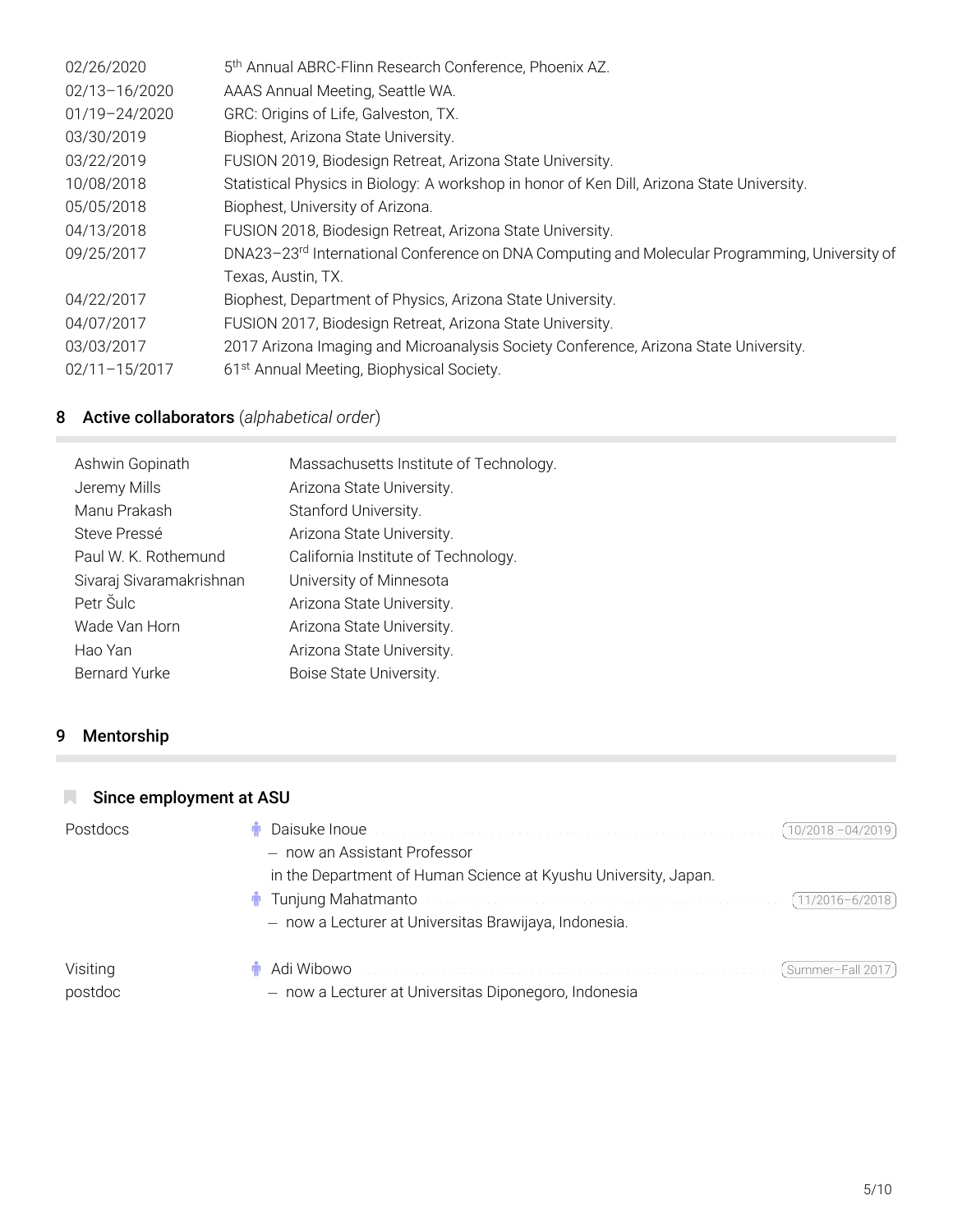| Graduate              | Rishabh Manoj Shetty (SBHSE Merit Award)                                                                                                                                                                                       | (01/2017-07/2019)     |  |
|-----------------------|--------------------------------------------------------------------------------------------------------------------------------------------------------------------------------------------------------------------------------|-----------------------|--|
| students              | - now a postdoc at MIT and Caltech                                                                                                                                                                                             |                       |  |
| (chronological order) | Franky Djutanta<br>Ť                                                                                                                                                                                                           | $02/2017$ -present    |  |
|                       | Swarup Dey (co-advised with Hao Yan (50%)) Manufacture and Summer 2017-present                                                                                                                                                 |                       |  |
|                       | Devika Kishnan<br>                                                                                                                                                                                                             | Fall 2018-present     |  |
|                       | Swechchha Pradhan (SBHSE Merit Award)                                                                                                                                                                                          | Spring 2020-present   |  |
| Undergraduate         | Michelle Anthony (now an M.D. student at U of Arizona) measure in the Michelle Anthony (now an M.D. student at U of Arizona)                                                                                                   | Spring 2018)          |  |
| students              | Fall 2017-Spring 2018<br>Nabil Attlassy                                                                                                                                                                                        |                       |  |
| (alphabetical order)  | Shane Bachtel                                                                                                                                                                                                                  | Spring 2018           |  |
|                       | Indrajit Badvaram (now a Ph.D. student at Johns Hopkins)  (Summer 2017-Summer 2018)                                                                                                                                            |                       |  |
|                       | Alonzo Beatty                                                                                                                                                                                                                  |                       |  |
| Undergraduate         | Samantha Borges-Eckert [11] Samantha Borges-Eckert [11] Samantha Borges-Eckert [11] Samantha Borges-Eckert                                                                                                                     |                       |  |
| students              | Sarah Brady                                                                                                                                                                                                                    | (-Summer 2019)        |  |
| (alphabetical order)  | Alexander DaSilva Barrett fellow at CLAS (Summer 2018)                                                                                                                                                                         |                       |  |
|                       | Dustin Foote                                                                                                                                                                                                                   |                       |  |
|                       | Chase Hanson                                                                                                                                                                                                                   | Spring-Summer 2018    |  |
|                       | Gabrielle Hirneise<br>Summer 2018-Spring 2019                                                                                                                                                                                  |                       |  |
|                       | Jun Skyler Hong (will be a dental student in Fall 2020) Matter Concentration (Spring-Fall 2019)                                                                                                                                |                       |  |
|                       | Rachael Kha<br>                                                                                                                                                                                                                | -Summer 2019)         |  |
|                       | Maeve Kennedy   Flinn scholar                                                                                                                                                                                                  |                       |  |
|                       | Joyce Kuang                                                                                                                                                                                                                    |                       |  |
|                       |                                                                                                                                                                                                                                | $\vert$ -present      |  |
|                       |                                                                                                                                                                                                                                |                       |  |
|                       | Kenna McRae                                                                                                                                                                                                                    | Spring 2018           |  |
|                       |                                                                                                                                                                                                                                |                       |  |
|                       |                                                                                                                                                                                                                                |                       |  |
|                       | Summer 2018-Spring 2019<br>Robert Rezvani                                                                                                                                                                                      |                       |  |
|                       | Shuchi Sharma                                                                                                                                                                                                                  | (Summer 2018)         |  |
|                       | Sabrina Suhartono (now a programmer at Revature) And Concentration (Fall 2017-Spring 2019)                                                                                                                                     |                       |  |
|                       | Tal Sneh Goldwater scholar                                                                                                                                                                                                     | Summer 2018-present   |  |
|                       | Evangeline Taylor-Hermes [Flinn scholar]                                                                                                                                                                                       | (Summer 2018 )        |  |
|                       | Bryan Ugaz                                                                                                                                                                                                                     |                       |  |
|                       | Justin Wilson                                                                                                                                                                                                                  | Fall 2019-present     |  |
|                       | Alexander Yurowkin [11] Production of the contract of the contract of the contract of the contract of the contract of the contract of the contract of the contract of the contract of the contract of the contract of the cont | Spring 2018           |  |
|                       | Irene Zhang                                                                                                                                                                                                                    | Fall 2018-present     |  |
| High school           | Through ASU SCENE (Science and Engineering Experience) program                                                                                                                                                                 |                       |  |
| students              | Adrian Kwiatkowski (Red Mountain High School, now at University of Chicago)                                                                                                                                                    |                       |  |
|                       |                                                                                                                                                                                                                                | Fall 2018-Spring 2019 |  |
| Summer                | Gaby Almira (then at Osaka University)<br>♠                                                                                                                                                                                    |                       |  |
| / Skyping <b>S</b>    | Mo Awanah (then at Göttingen University)<br>G                                                                                                                                                                                  |                       |  |
| students              | Isyatul Azizah (then at Universitas Brawijaya, now at Heidelberg University)<br>♠                                                                                                                                              |                       |  |
| (alphabetical order)  | Emilio Bachtiar (then at Johns Hopkins University, now at Duke University)<br>Ť                                                                                                                                                |                       |  |
|                       | Anshuman Bakshi (then at UC Berkeley)<br>Ť                                                                                                                                                                                     |                       |  |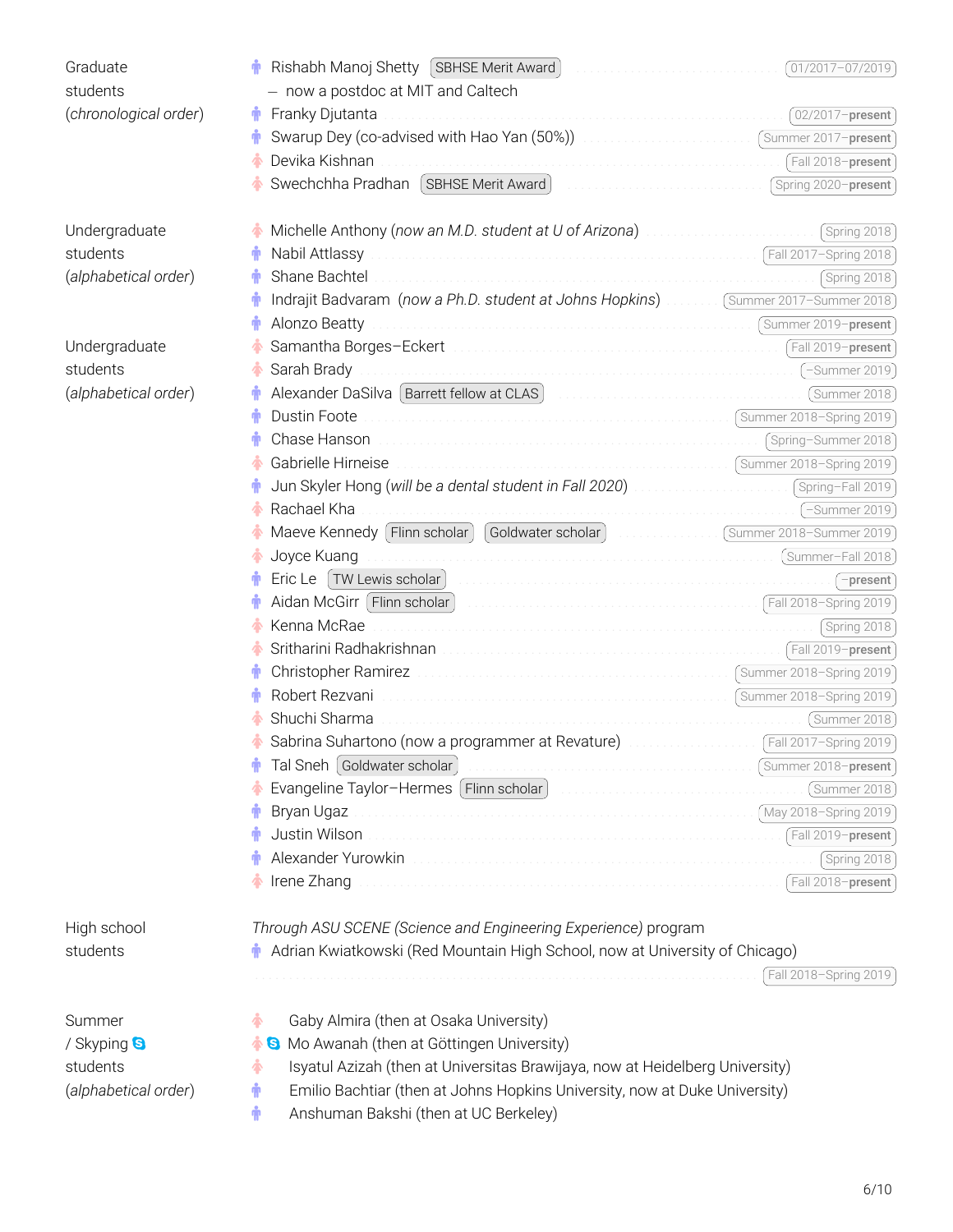- ♀ Fania Feby Ramadhani (Institut Teknologi Bandung)
- **i** Jason Santosa (then at Georgia Institute of Technology)
- ♀ Isadonna Fortune Tengganu (Surya University)
- **i** Gde Bimananda Mahardika Wisna (then at Institut Teknologi Bandung, now at UCSD)

## **Before employment at ASU**

| $2012 - 2017$ | Leopold Green     | then at University of California, Riverside.<br>now a postdoc at California Institute of Technology. |
|---------------|-------------------|------------------------------------------------------------------------------------------------------|
| $2015 - 2016$ | Alexander Auer    | then at Wyss Institute at Harvard.                                                                   |
|               |                   | now at Ludwig-Maximilians-Universität, Germany.                                                      |
| 2013-2016     | Abhinav Appukutty | University of Michigan.                                                                              |
| $2014 - 2016$ | Neerja Garikipati | then at Huron High School, Ann Arbor.                                                                |
|               |                   | now at University of Pittsburgh.                                                                     |
| $2012 - 2014$ | Mario Cale        | then at University of Michigan.                                                                      |
|               |                   | now an M.D. student at UCLA.                                                                         |
| Fall 2013     | James Song        | University of Michigan.                                                                              |
| $2011 - 2012$ | Terrence Tigney   | then at University of Michigan,                                                                      |
|               |                   | now at Ludwig-Maximilians-Universität, Germany                                                       |
| Summer 2007   | Yudhistira Virgus | then at Institut Teknologi Bandung, Indonesia.                                                       |
|               |                   | now a software engineer at Google.                                                                   |

# 10 Mentored Trainee's Honors and Awards

# **N** Since employment at ASU

| Spring 2020      | Tal Sneh            | Goldwater Scholarship.                                                                     |
|------------------|---------------------|--------------------------------------------------------------------------------------------|
| Spring 2020      | Swarup Dey          | ASU SMS Innovation award.                                                                  |
| Spring 2020      | Tal Sneh            | Physics scholarship.                                                                       |
| Spring 2020      | Tal Sneh            | One of the winners of the 2020 AAAS Student E-Poster Competition.                          |
| Spring 2020      | Franky Djutanta     | Travel award, International Conference on Engineering Synthetic Cells and Or-<br>ganelles. |
| Spring 2020      | Franky Djutanta     | Gordon Research Seminar: Origins of Life Registration Grant.                               |
| Spring 2020      | Tal Sneh            | <b>AAAS Travel Grant.</b>                                                                  |
| Fall 2019        | Tal Sneh            | NSF Center for Engineering MechanoBiology Travel Grant.                                    |
| Spring 2019      | Aidan McGirr        | National finalist, Truman Fellow.                                                          |
| Spring 2019      | Swarup Dey          | The College Graduate Excellence Award.                                                     |
| Spring 2019      | Chase Hanson        | Wally Stoelzel scholarship.                                                                |
| Spring 2019      | Chase Hanson        | Department of Physics scholarship.                                                         |
| Spring 2019      | Daisuke Inoue       | Kazato Research Encouragement Prize.                                                       |
| Spring 2019      | <b>Dustin Foote</b> | Fulton Grand Challenge Scholars Program.                                                   |
| Spring 2019      | Maeve Kennedy       | Goldwater Scholar.                                                                         |
| Spring 2019      | Tal Sneh            | ASU nominee for Goldwater scholarship.                                                     |
| Spring 2019      | Tal Sneh            | 2019 Fusion Best Poster Award.                                                             |
| <b>Fall 2018</b> | Swarup Dey          | Mechbio Conference 2018 Travel Award.                                                      |
| Spring 2018      | Rishabh Shetty      | ASU SBHSE Merit Award.                                                                     |
| Summer 2017      | Alexander da Silva  | Barrett Fellow at CLAS.                                                                    |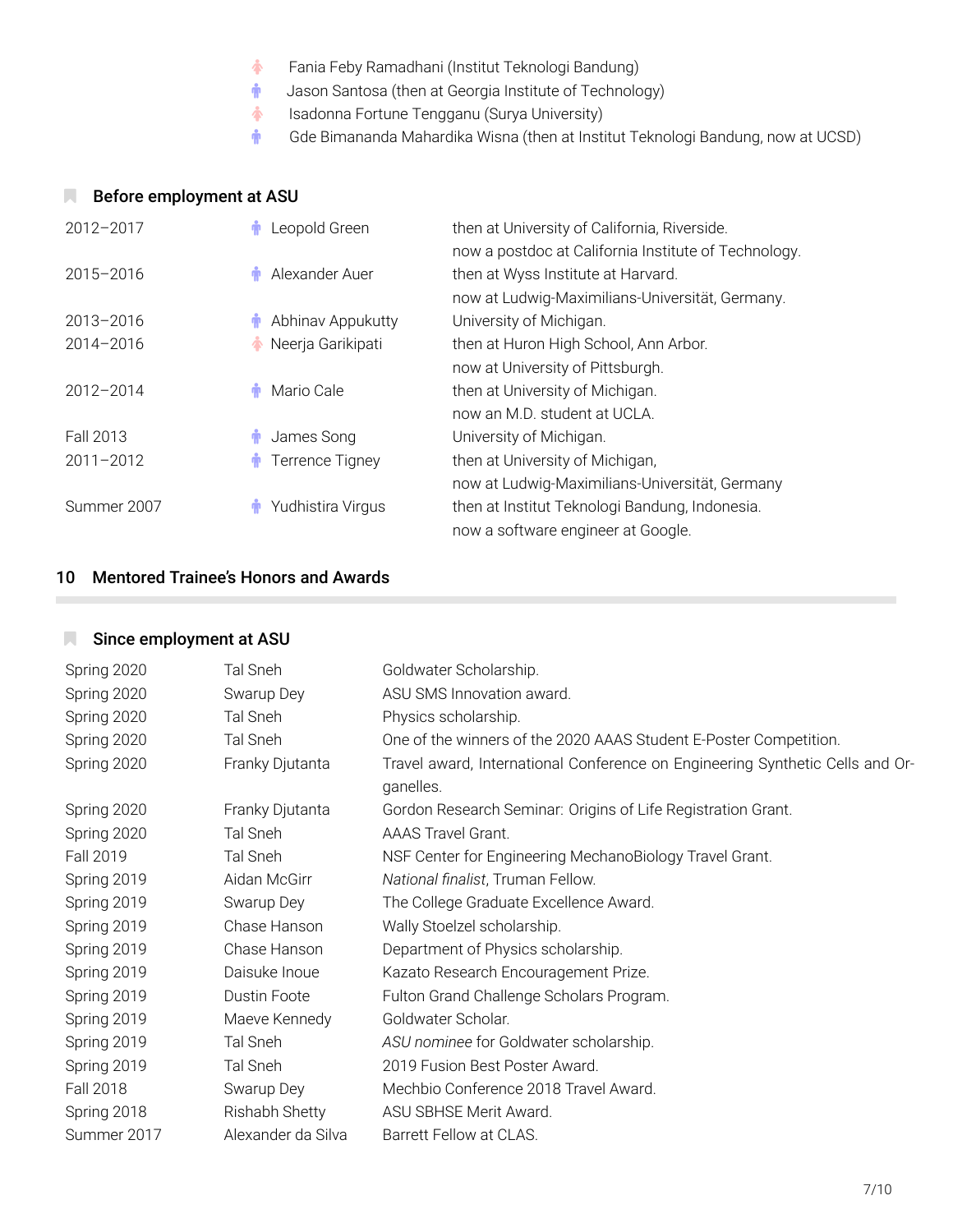### **Before employment at ASU**

Summer 2015 Abhinav Appukutty Best poster, DNA 21 - 21<sup>st</sup> International Conference on DNA Computing and Molecular Programming.

## 11 Teaching

#### Since employment at ASU

| Fall 2017-2019   | PHY 472: "Advanced Biophysics Laboratory"      |
|------------------|------------------------------------------------|
|                  | -New course developed at ASU.                  |
| Spring 2018-2020 | PHY 252: "Physics III"                         |
| Fall 2016        | PHY 598: "Biomolecular and Cellular Mechanics" |
|                  | -New course developed at ASU.                  |

#### **Before employment at ASU**

| Winter 2006 | BE/APh161, "Physical Biology of the Cell"            |
|-------------|------------------------------------------------------|
|             | California Institute of Technology.                  |
|             | Teaching assistant, Course Instructor: Rob Phillips. |

#### 12 Teaching workshop

#### Since employment at ASU

07/13/2020 Webinar speaker: Active learning in Physics on campus and at home. 11/17–20/2016 Fall 2017 New Faculty Workshop. Organized by American Association of Physics Teachers (AAPT), the American Physical Society (APS), and the American Astronomical Society (AAS), College Park, MD.

#### 13 Disciplinary service

#### Since employment at ASU

| Ad hoc referees | Nature, Science, Angewandte Chemie, Accounts of Chemical Research, Nano Letters, Scientific Re-       |
|-----------------|-------------------------------------------------------------------------------------------------------|
|                 | ports, Journal of the American Chemical Society, Langmuir, Trends in Analytical Chemistry, Nature     |
|                 | Nanotechnology, 24 <sup>th</sup> International Conference on DNA Computing and Molecular Programming. |
| 2019            | Proposal reviewer, Human Frontier Science Program                                                     |
| $2019-$         | Guest editor, Journal of Visualized Experiments (JoVE) on Methods in structural and dynamic DNA       |
|                 | nanotechnology.                                                                                       |
| 2018            | NSF SemiSynBio review panel (SemiSynBio NSF 17-557).                                                  |
| 2017-present    | Program committee, International Conference on DNA Computing and Molecular Programming.               |
| 2017            | Organizing committee, Biophest.                                                                       |

#### 14 University-level service

#### Since employment at ASU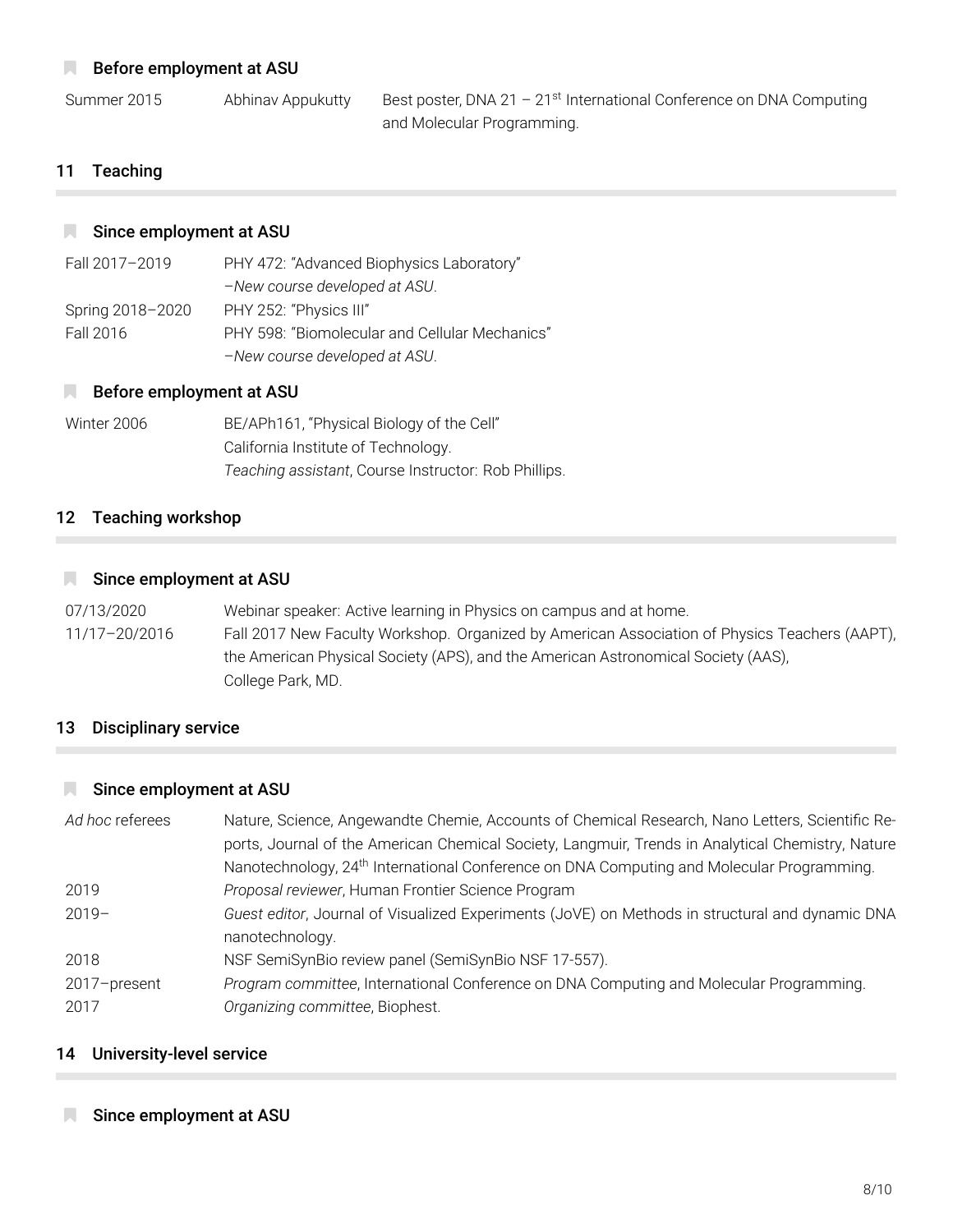| 2019-present | Search committee for a faculty                                                                     |
|--------------|----------------------------------------------------------------------------------------------------|
|              | in the Department of Physics and Biodesign Center for Mechanisms of Evolution.                     |
| 2018-2019    | Search committee for a faculty                                                                     |
|              | in the Department of Physics with emphasis in Experimental Biophysics.                             |
|              | - Search outcome: Douglas Sheppard                                                                 |
| 2016-2017    | Search committee for a faculty                                                                     |
|              | in the School of Molecular Sciences and Biodesign Center for Molecular Design and Biomimetics with |
|              | emphasis in Computational Physical Chemistry.                                                      |
|              | - Search outcome: Petr Šulc                                                                        |
|              |                                                                                                    |

# 15 College and department-level service

## Since employment at ASU

| 2018-2019 | Exam committee, Department of Physics.                                                 |
|-----------|----------------------------------------------------------------------------------------|
| 2018-2020 | General studies committee, Department of Physics.                                      |
| 2018      | Organizing committee, Biodesign Center for Molecular Design and Biomimetics symposium. |
| 2017-2018 | Exam committee, Department of Physics.                                                 |
| 2016-2017 | Exam committee, Department of Physics.                                                 |

# 16 Community service and outreach

# Since employment at ASU

| $2016-$       | Science-inspired cartoon with 2 graphic illustrators, Sapto Cahyono and Daisuke Inoue |
|---------------|---------------------------------------------------------------------------------------|
| 02/23/2019    | ASU Open Door 2019                                                                    |
| 01/30/2019    | Biotechnology course, ASU Preparatory Academy.                                        |
| 08/03-09/2018 | 2018 Asian Science Camp. Steering committee (chair) & Speaker.                        |
|               | Attended by >250 students from 25 countries.                                          |
| 08/07/2018    | Science outreach at Eben Haezar Catholic high school, Manado, Indonesia.              |
|               | Speaker alongside Ron Vale (University of California San Francisco).                  |
| 05/11/2018    | Career Day, Arizona Cultural Academy, Speaker.                                        |
| 02/23/2018    | Arizona State University Open Door 2018.                                              |
| 10/21/2017    | Future Physics Sun Devil, Department of Physics, Arizona State University.            |
| 02/24/2017    | Arizona State University Night of the Open Door 2017.                                 |
| 2017          | BIOMOD, an annual biomolecular design competition for students. Judge.                |
|               |                                                                                       |

# **Before employment at ASU**

| 2014          | College 101, University of Michigan, Instructor.                                  |
|---------------|-----------------------------------------------------------------------------------|
| 09/22/2013    | Webinar: How to apply to graduate schools in the US, Speaker                      |
| 03/16-17/2012 | Bridging International Cooperation between Indonesia and America, Washington, DC, |
|               | Conference Chair.                                                                 |
| 07/16/2011    | National Seminar of Science and Technology, Aceh, Indonesia, Invited speaker.     |
| 2011          | Science outreach at Universitas Negeri Medan, Indonesia, Speaker.                 |
| 2009          | Science outreach at Satya Wacana Christian University, Speaker.                   |
| 2009          | Science outreach at Paramadina University, Speaker                                |
| 2008          | 2008 Asian Science Camp, Bali, Indonesia, Invited speaker.                        |